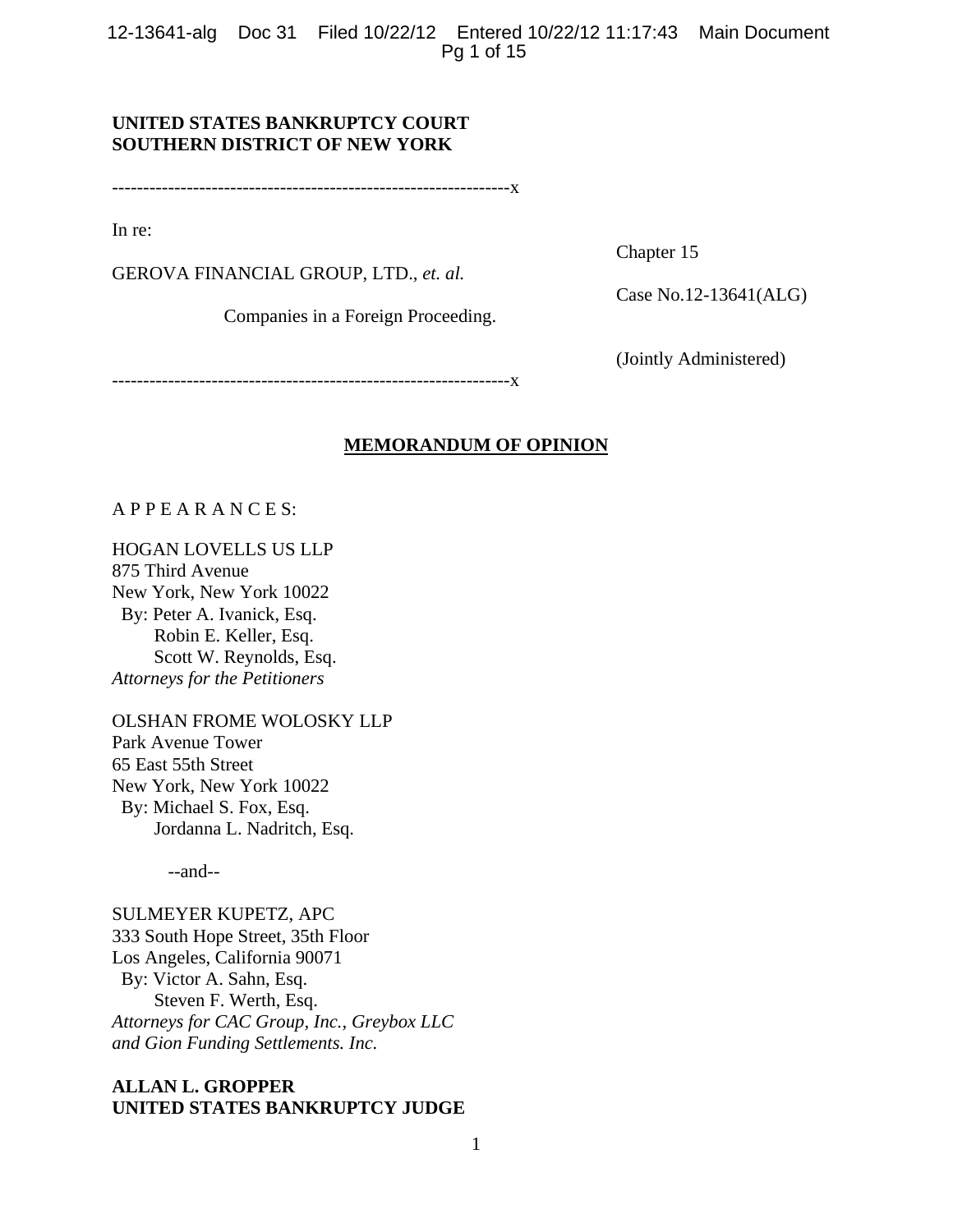## 12-13641-alg Doc 31 Filed 10/22/12 Entered 10/22/12 11:17:43 Main Document Pg 2 of 15

Before the Court are chapter 15 petitions filed by the joint liquidators (the "Liquidators") of Gerova Financial Group, Ltd. ("GFG") and Gerova Holdings Ltd. ("GHL", and together with GFG, "Gerova"), debtors in foreign proceedings pending before the Supreme Court of Bermuda (the "Bermuda Proceedings"). The Liquidators seek recognition of the Bermuda Proceedings as foreign main proceedings under 11 U.S.C. § 1517 principally to obtain discovery relating to Gerova's financial affairs and to recover on any claims against or any assets of Gerova that are located within the territorial jurisdiction of the United States. *See Verified Petition of Foreign Representatives* at  $\P$ [ 61 (c)(iii)-(iv), Dkt. No. 2 ("Petition"). Recognition is opposed by three of Gerova's creditors, CAC Group, Inc., Gion Funding Settlements, Inc. and Greybox Funding Settlements, Inc. (collectively, the "Objectors"). For the foregoing reasons, the Liquidators' request for recognition of the Bermuda Proceedings is granted.

#### **Background**

The facts as summarized below are based on the record and were substantially undisputed. $1$ 

Gerova was an investment company that was originally formed to invest in Asian assets. After none of its potential acquisitions in Asia was completed, the company pursued a different business plan involving the acquisition of illiquid hedge fund assets, which it planned to use as capital for insurance regulatory purposes. At the time of its liquidation, Gerova may have held three principal groups of assets: (1) an 81% interest in an entity called Amalphis Group, Inc., which owns an insurance company in Barbados called Allied Provident, Inc.; (2) interests in (i) loans that financed the purchase of life insurance policies, (ii) real estate, and (iii) working capital for U.S. law firms representing plaintiffs in personal injury suits, all acquired from

 $<sup>1</sup>$  In support of their petition, the Liquidators rely principally on the Supplemental Declaration of Charles</sup> Thresh as Foreign Representative ("Supp. Decl."), Dkt. No. 26, admitted into evidence at the hearing held on July 27, 2011.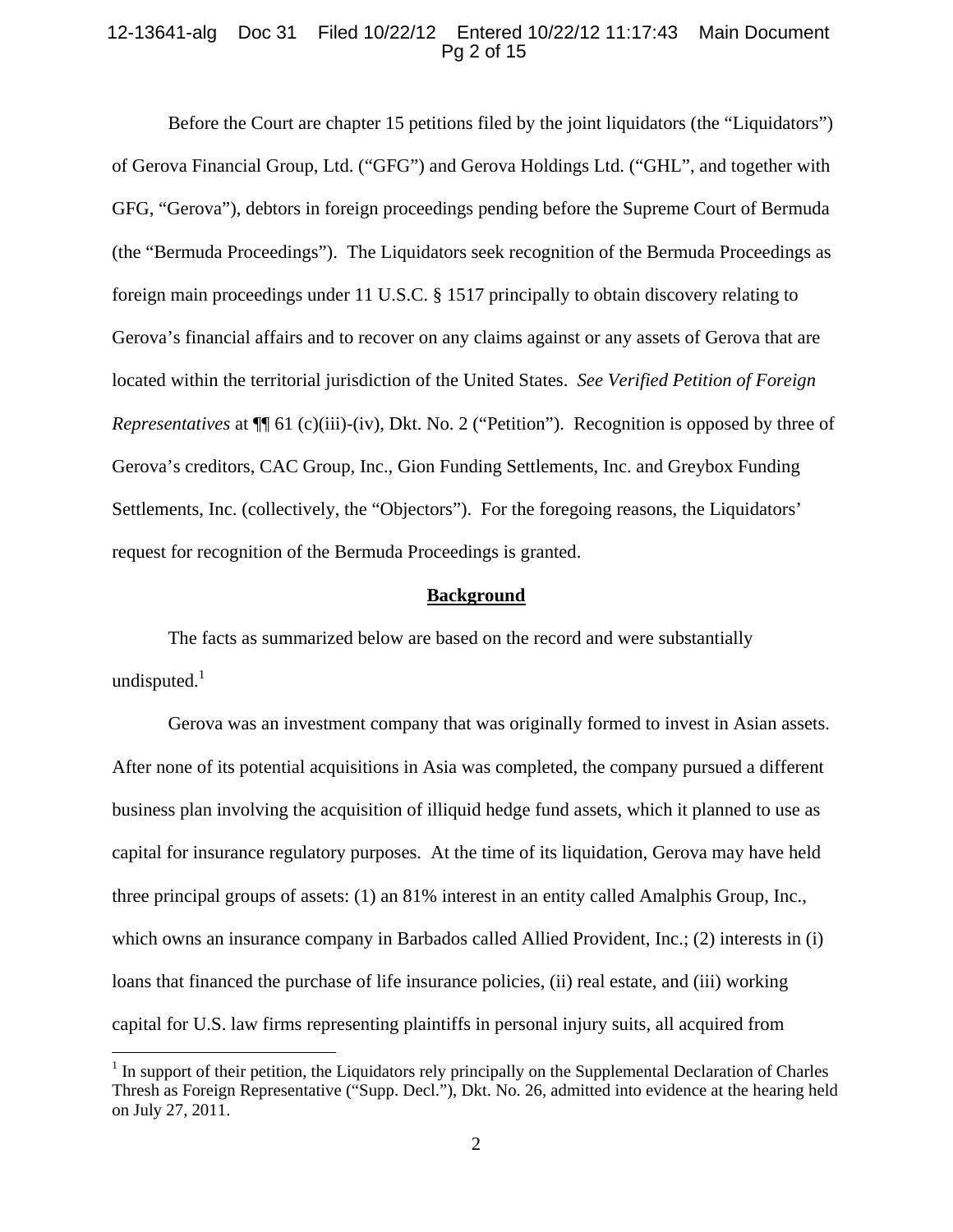### 12-13641-alg Doc 31 Filed 10/22/12 Entered 10/22/12 11:17:43 Main Document Pg 3 of 15

Stillwater Capital Partners; and (3) interests in a group of investment funds called Wimbledon, managed by Weston Capital Management,  $LLC<sup>2</sup>$  Declaration of Charles Thresh in Support of Verified Petition ("Thresh Declaration"), Dkt. No. 4, at ¶ 16-22; Transcript of Hearing Held on September 24, 2012 ("Hearing Transcript"), Dkt. No. 28 at 33:8 - 35:13.

Both the Gerova entities were registered as limited liability companies in Bermuda pursuant to the Bermuda Companies Act 1981, their registered offices were located in Hamilton, Bermuda, and they had at least one full-time employee in office space rented in Bermuda (the "Cumberland House Office"). *Supp. Decl.*, at ¶ 5, 7. Gerova's directors held at least some board meetings in Bermuda and at least one of Gerova's board members was Bermuda-based. *Id.* at ¶¶ 6-7. Gerova's corporate books and records were maintained in Bermuda and are now in the possession of the Liquidators in Bermuda. *Id.* at ¶ 8. Gerova also maintained bank accounts in Bermuda at least until May 2011 at HSBC Bank Bermuda Limited. *Id.* at ¶ 10.

When Gerova prepared to issue a private placement of securities, it did so subject to the regulatory authority of the Bermuda Monetary Authority. *Id.* at ¶ 12. Gerova's Bermuda address was listed on various filings with the U.S. Securities and Exchange Commission. *Id.* at ¶ 11. After a U.S. securities analyst published a report claiming that Gerova was in effect a "Ponzi scheme," the funds were sued in several securities suits in the United States. $3$  The plaintiffs in the various lawsuits specified Gerova's address to be that of the Cumberland House Office and served or tried to serve Gerova with process at that address or at its registered office in Bermuda. *Id.* at  $\P$  13. Gerova may have had significant assets in the United States (the Stillwater and Wimbledon assets); however, it also had significant assets outside the United States, and its

 $2^2$  Gerova's acquisition of the second and third asset groups may have been unwound prior to Gerova's liquidation.

 $3$  The Court does not adopt these allegations, but only presents them for background.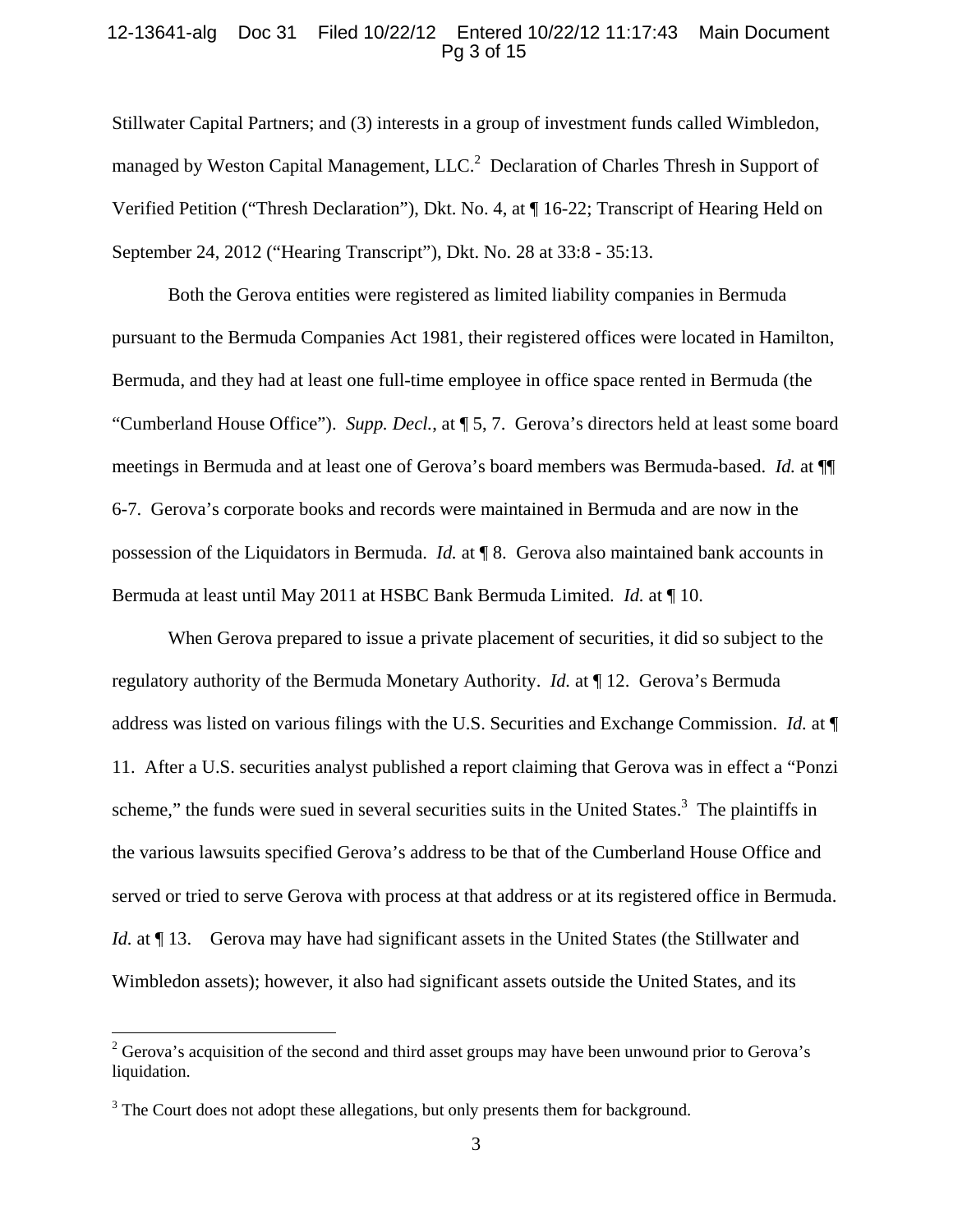## 12-13641-alg Doc 31 Filed 10/22/12 Entered 10/22/12 11:17:43 Main Document Pg 4 of 15

principal remaining asset may be its interest in an insurance company located in Barbados, Allied Provident. *See* Hearing Transcript, at 33:8 - 35:13.

Gerova ceased all business by May 2011. Hearing Transcript, at 37:15-18. A few months later, on October 7, 2011, three creditors petitioned the Supreme Court of Bermuda ("the Bermuda Court") to commence winding-up proceedings for GFG and applied for the appointment of liquidators. Thresh Declaration, at  $\P$  42. The Bermuda Court adjourned the winding-up proceedings at GFG's request, as GFG asserted that the debts of the petitioning creditors were disputed.<sup>4</sup> *Id.* at ¶ 43. As is evidently permissible under Bermuda law, GFG managed to settle the claims of two of the petitioning creditors and successfully disputed the claim of the third. *Id.* However, Maxim Group LLC, another creditor owed \$2.25 million, moved to substitute itself as petitioner in GFG's liquidation proceedings. *Id.* at ¶ 44. On March 19, 2012, the Bermuda Court approved Maxim's substitution over GFG's objection, and Maxim subsequently filed an amended winding-up petition for GFG. *Id.* at ¶¶ 44-45. In an order dated July 6, 2012 (the "July 6 Order"), the Bermuda Court found that Maxim had the right to seek a winding-up order for GFG as an unpaid creditor with a presently due debt. *Id.* at ¶¶ 44-45. The Bermuda Court declined to stay or dismiss the Amended Petition, despite GFG's request that it do so in light of GFG's counterclaims against Maxim, which the Bermuda Court found "dubious." *Id.* at ¶ 46. At GFG's request, however, the Court gave GFG the opportunity to avoid the appointment of liquidators by paying Maxim's debt in full. *Id.* at ¶ 47. When GFG failed to make this payment, the Bermuda Court on July 20, 2012 issued an order winding up GFG and

<u>.</u>

<sup>&</sup>lt;sup>4</sup> Under Bermuda insolvency law, "the Court shall not give a hearing to a winding up petition presented by a contingent or prospective creditor until such security for costs has been given as the Court thinks reasonable and until a prima facie case for winding up has been established to the satisfaction of the Court. . . ." Bermuda Companies Act 1981,  $\S$  163(1)(c).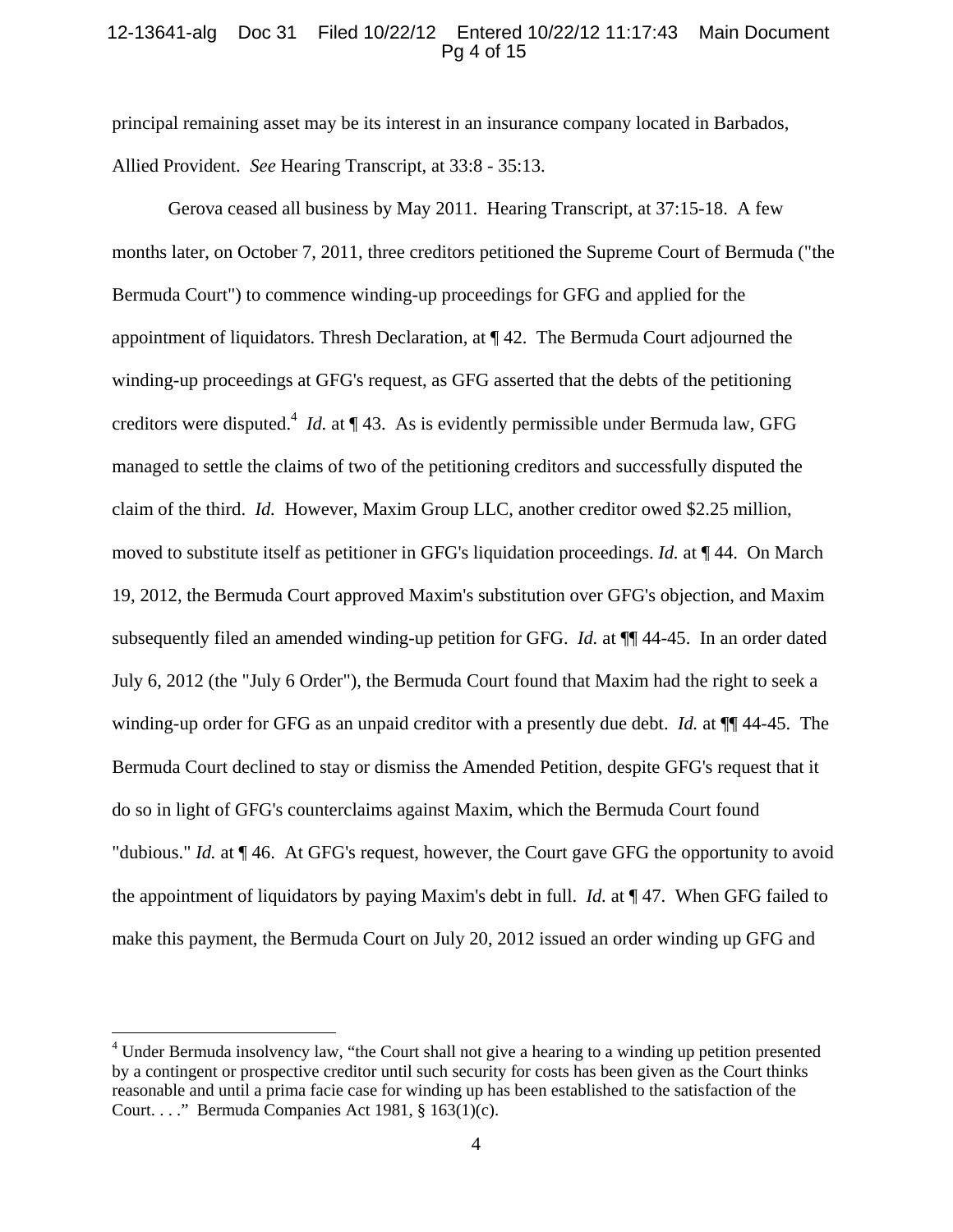### 12-13641-alg Doc 31 Filed 10/22/12 Entered 10/22/12 11:17:43 Main Document Pg 5 of 15

appointing the petitioners as Liquidators (the "July 20 Order"). *Id.* On August 15, 2012, the Liquidators filed a petition for winding up GHL and on August 20, 2012, the Bermuda Court entered an order granting such relief and appointing the petitioners as liquidators of GHL (the "August 20 Order"). *Id.* at  $\P$  47-49.<sup>5</sup> An appeal by Gerova of the July 6<sup>th</sup> Order is currently pending in Bermuda. *Id.* at ¶ 48.

The July 20 and August 20 Orders of the Bermuda Court empower Gerova's Liquidators, among other things, (a) to ascertain the assets of Gerova and take all steps necessary to secure them wherever they may be situated, and (b) where necessary and/or appropriate, to seek recognition by and the assistance of courts in the United States and elsewhere. *Id.* at ¶ 51(a)-(b). The Liquidators filed the instant chapter 15 petition on August 24, 2012, seeking recognition of the Bermuda Proceedings as foreign main proceedings or, in the alternative, as foreign nonmain proceedings under 11 U.S.C. § 1517. The Objectors opposed recognition as to foreign main status – though not as to foreign nonmain status – on the following principal grounds: (1) the relief is, in their view, "unnecessary" – opposed by a significant percentage of Gerova's creditors and not merited from a cost-benefit perspective, and (2) the order commencing the Bermuda Proceeding is subject to appeal. It is asserted that these and other aspects of the Bermuda Proceedings make its recognition "manifestly contrary to the public policy of the United States" under 11 U.S.C. § 1506.

A hearing regarding recognition was held on September 24, 2012. At the conclusion of the hearing, the Court issued an oral ruling granting the petition for recognition of the Bermuda Proceedings as foreign main proceedings and stated that this written decision would follow. An order was entered on October 11, 2012. Dkt. No. 29.

 $<sup>5</sup>$  The Judge in Bermuda was its new chief justice, appointed in 2012, Ian Kawaley, an eminent authority</sup> on cross-border insolvency issues and co-editor of *Cross-Frontier Insolvency of Insurance Companies* (2001), as well as co-author of *Cross-Border Judicial Cooperation in Offhsore Litigation* (2009).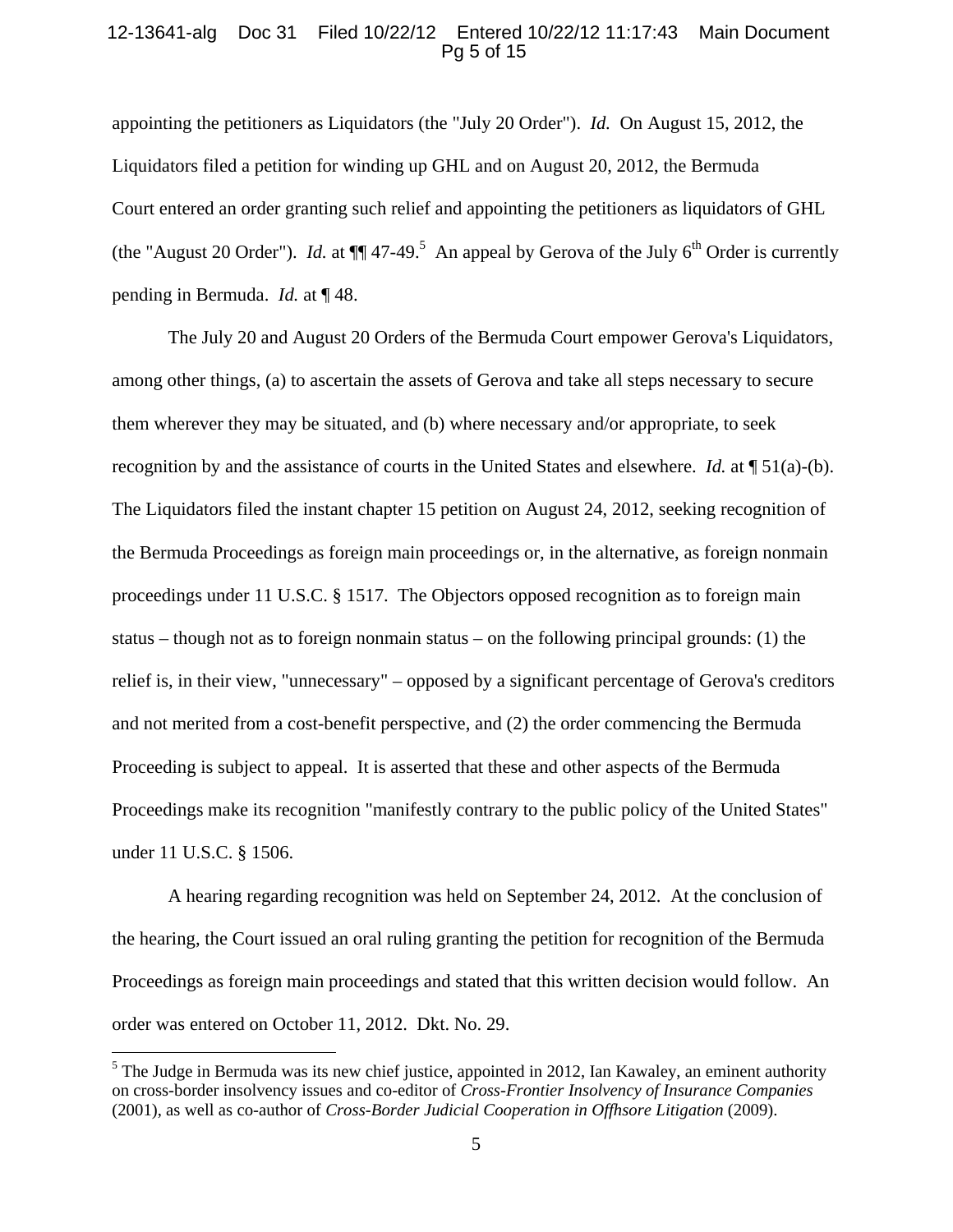## 12-13641-alg Doc 31 Filed 10/22/12 Entered 10/22/12 11:17:43 Main Document Pg 6 of 15

#### **Discussion**

Chapter 15 of the Bankruptcy Code governs the recognition by U.S. courts of foreign proceedings. Section 101(23) of the Bankruptcy Code defines a foreign proceeding as "a collective judicial or administrative proceeding in a foreign country . . . under a law relating to insolvency . . . in which . . . the assets and affairs of the debtor are subject to control or supervision by a foreign court for the purpose of reorganization or liquidation." 11 U.S.C. §101(23). Section 1517(b) provides that a foreign proceeding "shall be recognized" as a "foreign main proceeding" if "it is pending in the country where the debtor has the center of its main interests;" or as a "foreign nonmain proceeding" if "the debtor has an establishment within the meaning of section 1502 in the foreign country where the proceeding is pending." 11 U.S.C.  $§$  1517(b).<sup>6</sup> It is the petitioner's burden to establish by a preponderance of the evidence that the debtor's center of main interests ("COMI") is the location of the foreign proceedings or, in the alternative, that the debtor has an establishment in that place. *In re Fairfield Sentry Ltd.,* No. 10 Civ. 7311(GBD), 2011 U.S. Dist. LEXIS 105770, at \*9 (S.D.N.Y. Sept. 15, 2011), affirming 440 B.R. 60 (Bankr. S.D.N.Y. 2010); *In re Bear Stearns High–Grade Structured Credit Strategies Master Fund, Ltd.,* 389 B.R. 325, 335 (S.D.N.Y. 2008), affirming 374 B.R. 122 (Bankr. S.D.N.Y. 2007).

#### Gerova's COMI

 $\overline{a}$ 

Although chapter 15 does not define the term COMI, § 1516 of the Bankruptcy Code establishes a presumption that a corporate debtor's COMI is its registered office "[i]n the absence of evidence to the contrary." 11 U.S.C. § 1516(c). Where evidence is presented to the

 $6$  Section 1502(2) of the Bankruptcy Code defines "establishment" as "any place of operations where the debtor carries out a nontransitory economic activity."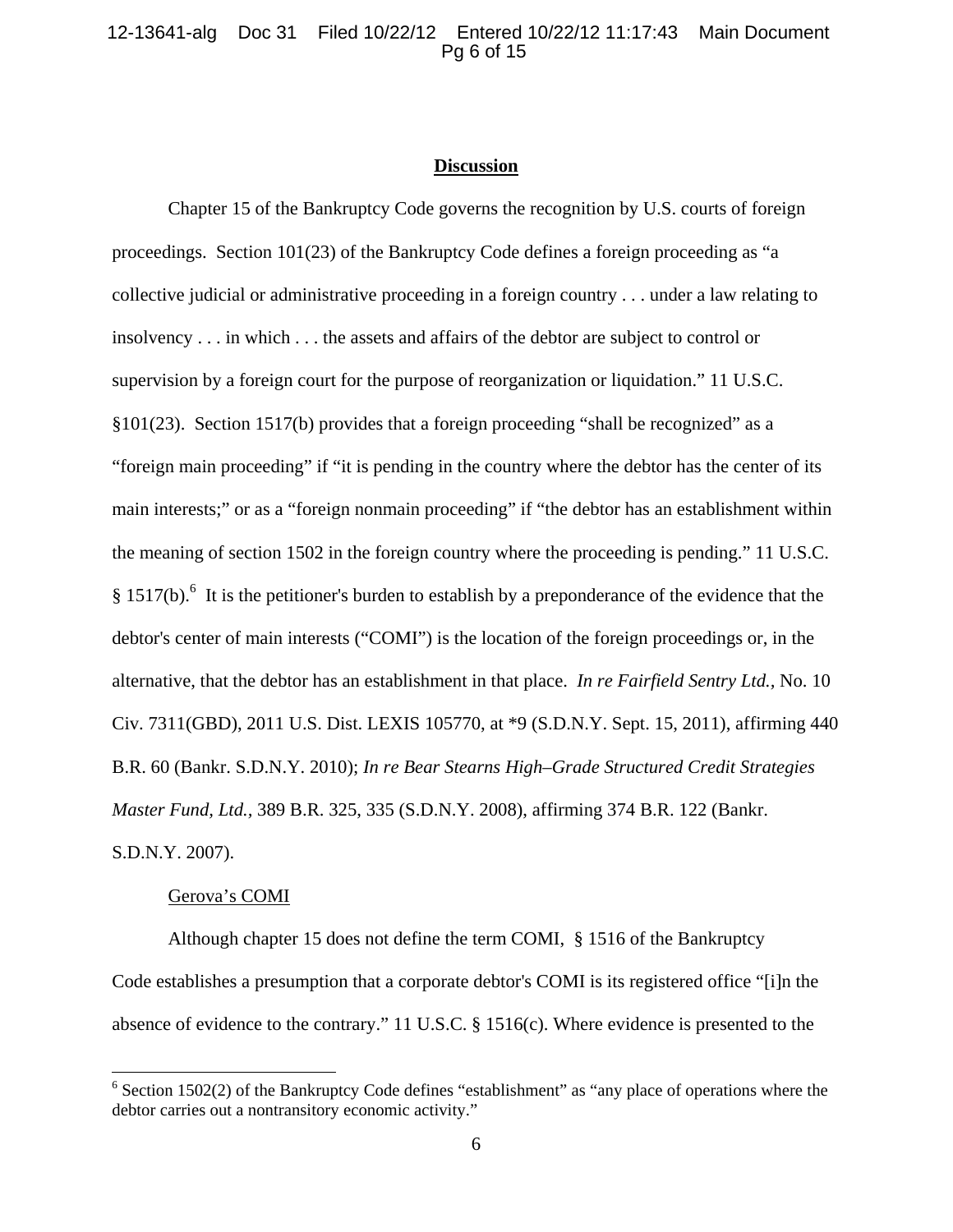#### 12-13641-alg Doc 31 Filed 10/22/12 Entered 10/22/12 11:17:43 Main Document Pg 7 of 15

contrary, the court cannot rely solely upon the presumption but rather must consider all of the relevant facts. *Fairfield Sentry,* 2011 U.S. Dist. LEXIS 105770, at \*9. Courts have considered a number of factors in determining the COMI of a foreign debtor, including: '"the location of the debtor's headquarters; the location of those who actually manage the debtor (which conceivably could be the headquarters of a holding company); the location of the debtor's primary assets; the location of the majority of the debtor's creditors or of a majority of the creditors who would be affected by the case; and/or the jurisdiction whose law would apply to most disputes.'" *In re Millennium Global Emerging Credit Master Fund Ltd.*, 474 B.R. 88, 92 (S.D.N.Y. 2012), affirming 458 B.R. 63 (Bankr. S.D.N.Y. 2011), quoting *In re SPhinX,* 351 B.R. 103, 117 (Bankr. S.D.N.Y.2006), *aff'd* 371 B.R. 10 (S.D.N.Y. 2007).

In this case, there is no dispute that the Bermuda Proceedings are foreign proceedings within the meaning of the Bankruptcy Code, that the Liquidators are foreign representatives, and that Gerova had an establishment in Bermuda sufficient for foreign nonmain recognition. The only question under § 1517 is whether Bermuda is or was Gerova's COMI for purposes of foreign main recognition. At the time of the filing of the Bermuda Proceedings, Bermuda was the situs of Gerova' s registered office, which creates a rebuttable presumption that Bermuda is Gerova's COMI in the absence of evidence to the contrary. 11 U.S.C. § 1516(c). There is virtually no evidence of record "to the contrary." Bermuda is or was the location of Gerova's only known physical office, the location of its only known employee, the place of at least some of its board members and meetings, the location of its corporate books and records, and the place where litigation adversaries served or attempted to serve process. GFC's Form 6-K dated May 20, 2010 stated that its principal executive offices were located c/o GHC at Cumberland House, Hamilton, Bermuda and stated that it had "established new headquarters for its insurance

7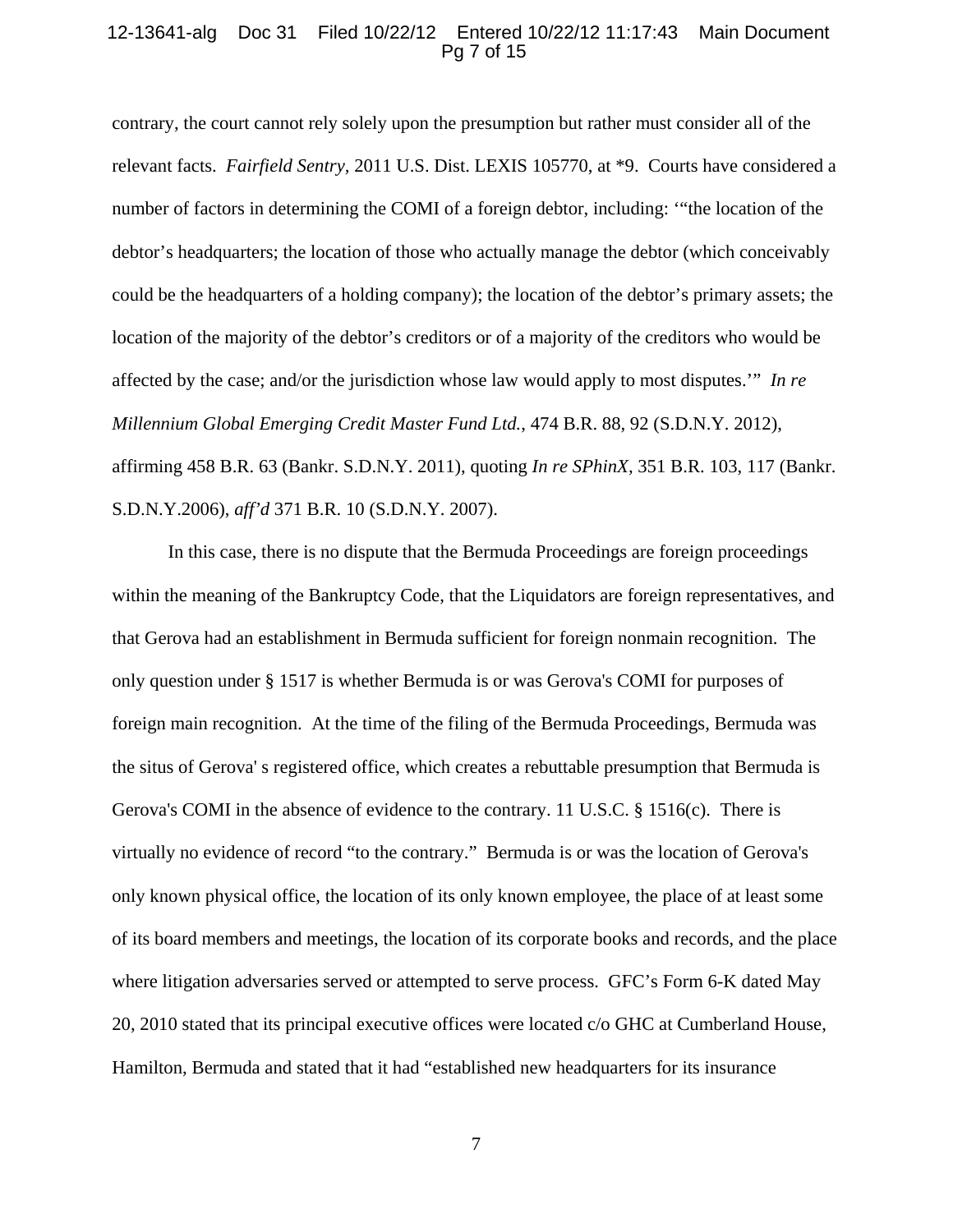#### 12-13641-alg Doc 31 Filed 10/22/12 Entered 10/22/12 11:17:43 Main Document Pg 8 of 15

operations in Hamilton, Bermuda. The new offices are the global headquarters for GEROVA Holdings, Ltd., and for its insurance subsidiaries." Ex. F to Thresh Decl.

Investors in the U.S. and elsewhere were thus clearly informed that Gerova's principal situs was in Bermuda and on this record Bermuda was the only jurisdiction reasonably "ascertainable to third parties," an important factor in the COMI determination. *See Millennium*, 458 B.R. at 77; *In re Betcorp Ltd.*, 400 B.R. 266, 291 (Bankr. D. Nev. 2009); *Bear Stearns*, 374 B.R. at 129; *In re Basis Yield Alpha Fund (Master),* 381 B.R. 37, 47 (Bankr. S.D.N.Y. 2008). Moreover, as stated in the press release attached to Gerova's 6-K, Bermuda has a "strong locally based insurance and reinsurance infrastructure, deep pool of local investment talent, excellent availability of cost effective third-party services providers, political and economic stability, and easy access from major East Coast U.S. cities." It also has a "sophisticated, fair and impartial legal system that has been recognized and granted comity by other courts." *Millennium*, 458 B.R. at 78-79; *see also In re Board of Directors of Hopewell Int'l Ins. Ltd.,* 275 B.R. 699 (S.D.N.Y. 2002), *aff'g* 238 B.R. 25 (Bankr. S.D.N.Y. 1999). In sum, there are more than sufficient facts to find that Bermuda is Gerova's COMI and that the Bermuda Proceedings should be recognized as foreign main proceedings.

As in many cases, it is relevant to consider the operative date for analyzing COMI – whether as of the date of the commencement of the Bermuda Proceedings or as of the chapter 15 petition date.There is a split of authority as to the relevant date. This Court previously held in *Millennium Global* that the appropriate date on which to determine COMI is the date the foreign proceeding commenced. 458 B.R. at 72-76.<sup>7</sup> This holding, in connection with the granting of recognition to the liquidators of two Bermuda funds, was based on the statutory language, as

<sup>&</sup>lt;sup>7</sup> The District Court's decision on appeal, 474 B.R. 88, did not reach this issue in affirming the ruling below.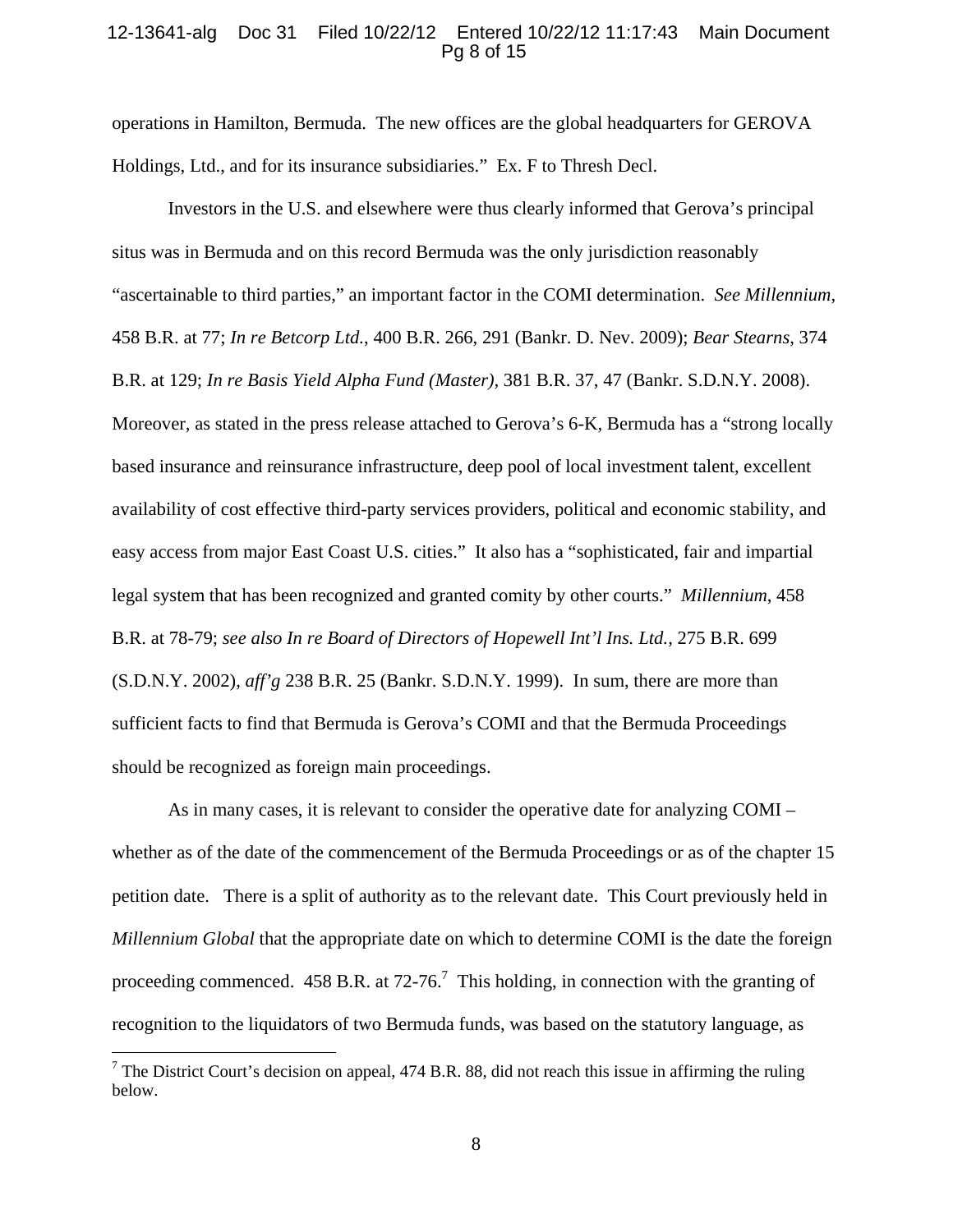# 12-13641-alg Doc 31 Filed 10/22/12 Entered 10/22/12 11:17:43 Main Document Pg 9 of 15

well as practice under the related European Insolvency Regulation from which the term "center of main interests" is derived.<sup>8</sup> *Id. Millennium*'s construction linking the COMI analysis to the commencement of the foreign proceeding has apparently been endorsed by the UNCITRAL Working Group which is drafting amendments to the Guide to Enactment of the UNCITRAL Model Law on Cross-Border Insolvency, an authoritative guide to construction of the Model Law, which was the basis for Chapter 15.<sup>9</sup> See UNCITRAL, *Report of Working Group V (Insolvency Law) on the work of its forty-first session* (New York, April 30-May 4, 2012), *available at* http:// http://daccess-ods.un.org/TMP/6637112.49828339.html at ¶ 60 (stating that a proposed change to the Model Law to clarify that the COMI determination be made as of the date of the commencement of the foreign insolvency proceeding "received wide support").<sup>10</sup> Although prior cases have held that the COMI of an entity should be determined as of the date of

 $8$  The European Insolvency Regulation, which requires members of the European Union ("EU") to recognize insolvency proceedings commenced in other EU nations, was the first major legislation to employ the term COMI. *Millennium Global*, 458 B.R. at 77; *see* European Insolvency Regulation, Council Reg. (EC) No. 1346/2000 of 29 May 2000 at Art. 3, ¶ 1 ("The courts of the Member State within the territory of which the centre of a debtor's main interests is situated shall have jurisdiction to open insolvency proceedings.").

<sup>9</sup> *See In re Tri–Continental Exchange Ltd.,* 349 B.R. 627, 633 (Bankr. E.D. Cal. 2006), quoting Jay Lawrence Westbrook, *Chapter 15 at Last,* 79 Am. Bankr. L.J. 713, 719–20 (2005) ("Chapter 15 was drafted to follow the Model Law as closely as possible, with the idea of encouraging other countries to do the same. One example is use of the phrase 'center of main interests,' which could have been replaced by 'principal place of business' as a phrase more familiar to American judges and lawyers. The drafters of Chapter 15 believed, however, that such a crucial jurisdictional test should be uniform."); *see also* 11 U.S.C. § 1508 (instructing that in interpreting chapter 15, ''the court shall consider its international origin, and the need to promote an application of this chapter that is consistent with the application of similar statutes adopted by foreign jurisdictions").

<sup>&</sup>lt;sup>10</sup> The report of the Working Group is U.N. Doc. A/CN.9/742 dated 8 May 2012. It refers to  $\parallel$  128C of the Working Paper, U.N. Doc. A/CN.9/WG.V/WP.107 (available at http://daccess-ddsny.un.org/doc/UNDOC/LTD/V12/558/97/PDF/V1255897.pdf?OpenElement), which states that use of the date of the commencement of the foreign proceeding is consistent with the evidence required to apply for recognition and the "relevance accorded the decision commencing the foreign proceeding and appointing the foreign representative." The recommendations of the Working Group have not yet been adopted by UNCITRAL, however.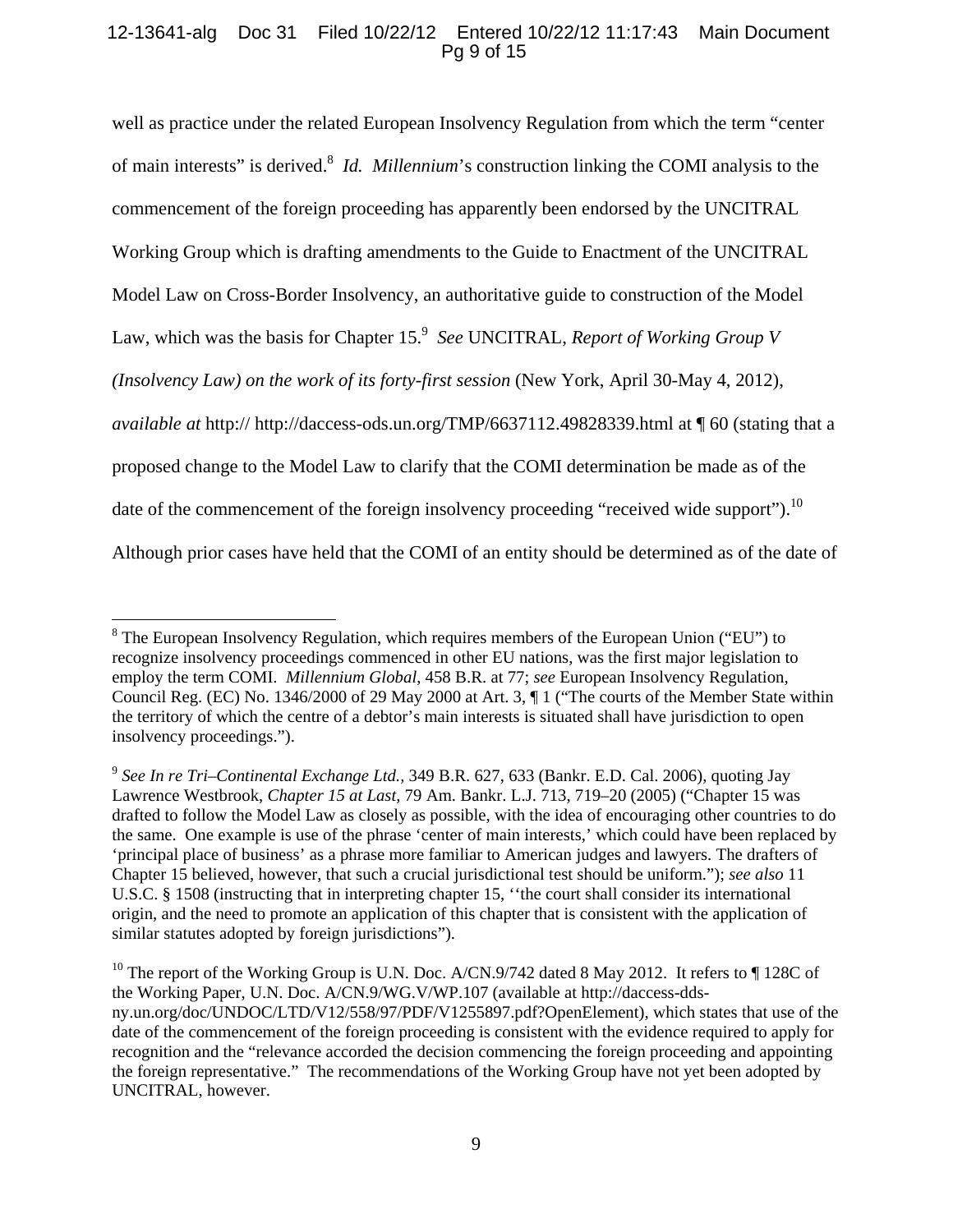## 12-13641-alg Doc 31 Filed 10/22/12 Entered 10/22/12 11:17:43 Main Document Pg 10 of 15

the filing of the chapter 15 petition, based on the use of the present tense in §  $1502(4)$ , <sup>11</sup> such a construction would not lead to a different result in the instant case. Even if one ignores Gerova's business activities and connections in Bermuda before the filing of the Bermuda Proceedings in October 2011, the only activities of Gerova as of the chapter 15 petition date were the activities of the Liquidators winding up Gerova in Bermuda.

## Chapter 15 Relief as "Unnecessary" and Contrary to U.S. Public Policy

 In opposing foreign main recognition, the Objectors' principal contention is that recognition is "manifestly contrary to the public policy of the United States" within the meaning of § 1506 because recognition is "unnecessary" at this time and because it has been sought by one creditor only and entails needless expense in contravention of the wishes of "most of" Gerova's creditors.<sup>12</sup> The Objectors provide no authority for the proposition that a foreign proceeding should be denied recognition under § 1506 even if it is assumed, *arguendo*, that "most of" Gerova's creditors do not support the liquidation. Under the circumstances of this case, it was for the Bermuda Court to decide whether the petition should be sustained, and it is not for this Court to second-guess the issue in connection with a petition for recognition. Nothing in § 1507 of the Code conditions recognition of a foreign proceeding on a cost-benefit

1

<sup>11</sup> *See In re Ran*, 607 F.3d 1017, 1025 (5th Cir. 2010); *In re Betcorp*, 400 B.R. 266 (Bankr. D. Nev. 2009); *In re Fairfield Sentry Ltd.,* 440 B.R. 60 (Bankr. S.D.N.Y. 2010), *aff'd*, 2011 WL 4357421 (Sept. 16, 2011). Section 1502(4) provides that "'foreign main proceeding' means a foreign proceeding pending in the country where the debtor has the center of its main interests".

 $12$  Section 1506 provides that "[n]othing in this chapter prevents the court from refusing to take an action governed by this chapter if the action would be manifestly contrary to the public policy of the United States." 11 U.S.C. § 1506.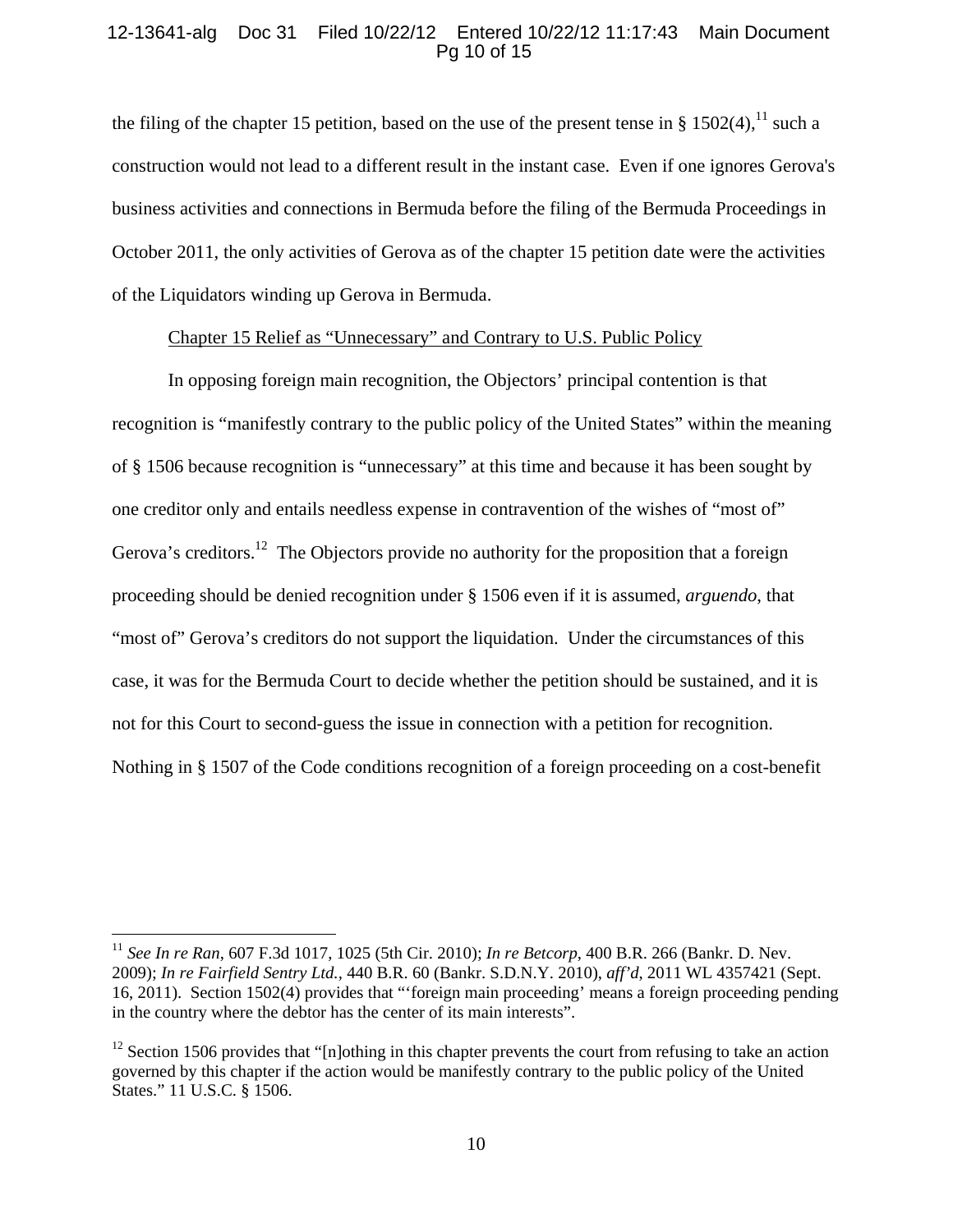## 12-13641-alg Doc 31 Filed 10/22/12 Entered 10/22/12 11:17:43 Main Document Pg 11 of 15

analysis or approval by a majority of a foreign debtor's creditors, and this Court is unwilling to read such requirements into the statute.<sup>13</sup>

 The foregoing is not to state that considerations of creditor interests are not relevant to the maintenance of any insolvency proceeding. Section 305 of the Bankruptcy Code provides that any bankruptcy case can be dismissed or the court can abstain where "the interests of creditors and the debtor would be better served by dismissal or suspension." 11 U.S.C. §  $305(a)(1)$ . Congress had in mind a workout that was supported by the overwhelming majority of creditors and where the bankruptcy petition was filed only by a recalcitrant minority seeking special treatment. Alan N. Resnick & Henry J. Sommer, 2 *Collier on Bankruptcy* ¶ 305.02[2][a] (16th ed. 2012). However, in the chapter 15 context,  $\S 305(a)(2)$  rather than  $\S 305(a)(1)$  will ordinarily be the more relevant subsection. Section  $305(a)(2)$  provides that after a foreign proceeding has been recognized, dismissal or abstention will depend on whether "the purposes of chapter 15 of this title would be best served by such dismissal or suspension." In the instant case the purposes of chapter  $15$  – which include promotion of cooperation with foreign courts ( $\S$ )  $1501(a)(1)$  – would not be served by making an order of recognition conditioned on a reexamination of the "need for" the instant insolvency proceedings.<sup>14</sup>

 $13$  The Objectors also contend in their Memorandum that there are no funds available to the Liquidators to support their efforts. Opposition at p.2, fn. 1. This is hardly an argument against recognition. The Liquidators' willingness to carry out their duties, notwithstanding the possible risk of non-payment is, if anything, evidence of their professionalism.

<sup>&</sup>lt;sup>14</sup> It is recognized that § 305(a)(1) has been applied in connection with a U.S. involuntary proceeding brought against a foreign debtor contrary to the wishes of its court-appointed representative. *In re Compania de Alimentos Fargo*, *S.A.,* 376 B.R. 427 (Bankr. S.D.N.Y. 2007); *see also In re Globo Communicacoes e Participacoes S.A.*, 317 B.R. 235 (S.D.N.Y. 2004) (no foreign proceeding pending). It is also recognized that  $\S 305(a)(2)$  applies by its strict terms only where a foreign proceeding has been recognized. The point is that the foreign court will ordinarily be the proper forum to deal with the issue, at least at the recognition stage.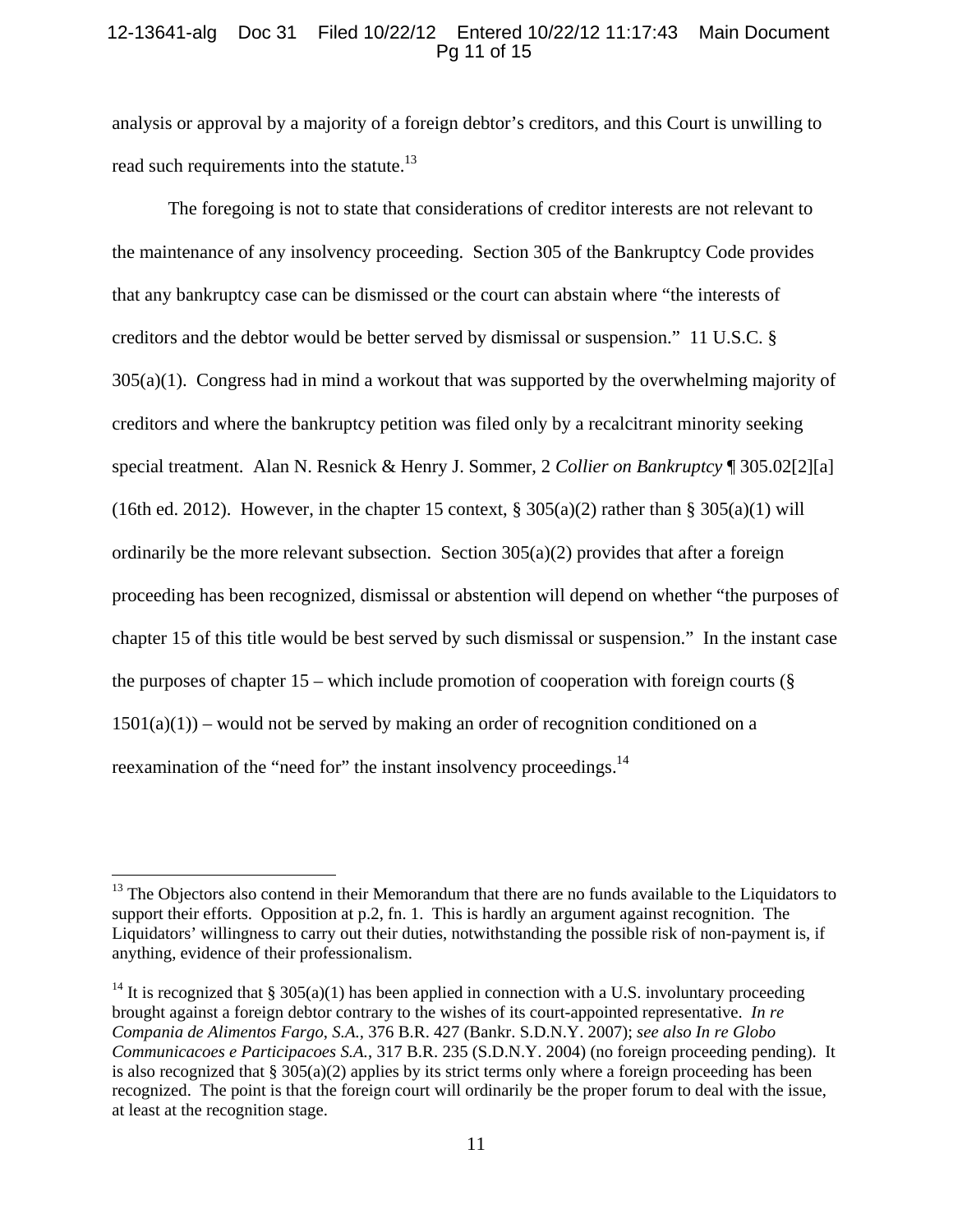#### 12-13641-alg Doc 31 Filed 10/22/12 Entered 10/22/12 11:17:43 Main Document Pg 12 of 15

The Objectors also argue that recognition is not "ripe" because the Bermuda Court's Order winding-up Gerova is currently on appeal. Again, the Objectors cite no authority for the proposition that a foreign proceeding should not be recognized when the order commencing that proceeding is subject to appeal. That requirement cannot be found in the plain language of § 1517. Nor can it be found in § 1515(b)(1), which requires a petitioner to submit "a certified copy of the decision commencing such foreign proceeding" but does not require the decision to be final or non-appealable. Where Congress has elected not to impose such a requirement on recognition, there is no basis for the Court to do so here. *See Conn. Nat'l Bank v. Germain*, 503 U.S. 249, 254 (1992). The order of the Bermuda Court has been adequate to permit the Liquidators to take on their duties, and if the order is reversed on appeal, § 1518 requires that the Liquidators inform this Court accordingly.

The Objectors' final contention is that recognition of the Bermuda Proceedings would be manifestly contrary to U.S. public policy because the Bermuda Court (1) allowed Gerova to be wound up involuntarily on the petition of a single creditor; and (2) gave Gerova the opportunity pay the claim of that petitioning creditor to avoid an involuntary liquidation.

Section 1506's public policy exception, however, is narrowly drafted and must be narrowly construed. *In re Ephedra Prods. Liab. Litig.*, 349 B.R. 333, 336 (S.D.N.Y.2006); *In re Toft,* 453 B.R. 186, 193 (Bankr. S.D.N.Y. 2011). In the *Ephedra* case*,* for example, the District Court considered whether a claims resolution procedure in a Canadian insolvency proceeding was manifestly contrary to U.S. public policy because it denied claimants the right to a jury trial. 349 B.R. 333. The Court concluded that U.S. courts have generally enforced foreign judgments without regard to whether a jury was available, and that abrogation of the right to a jury trial in connection with the liquidation of claims in a foreign insolvency proceeding does not provide a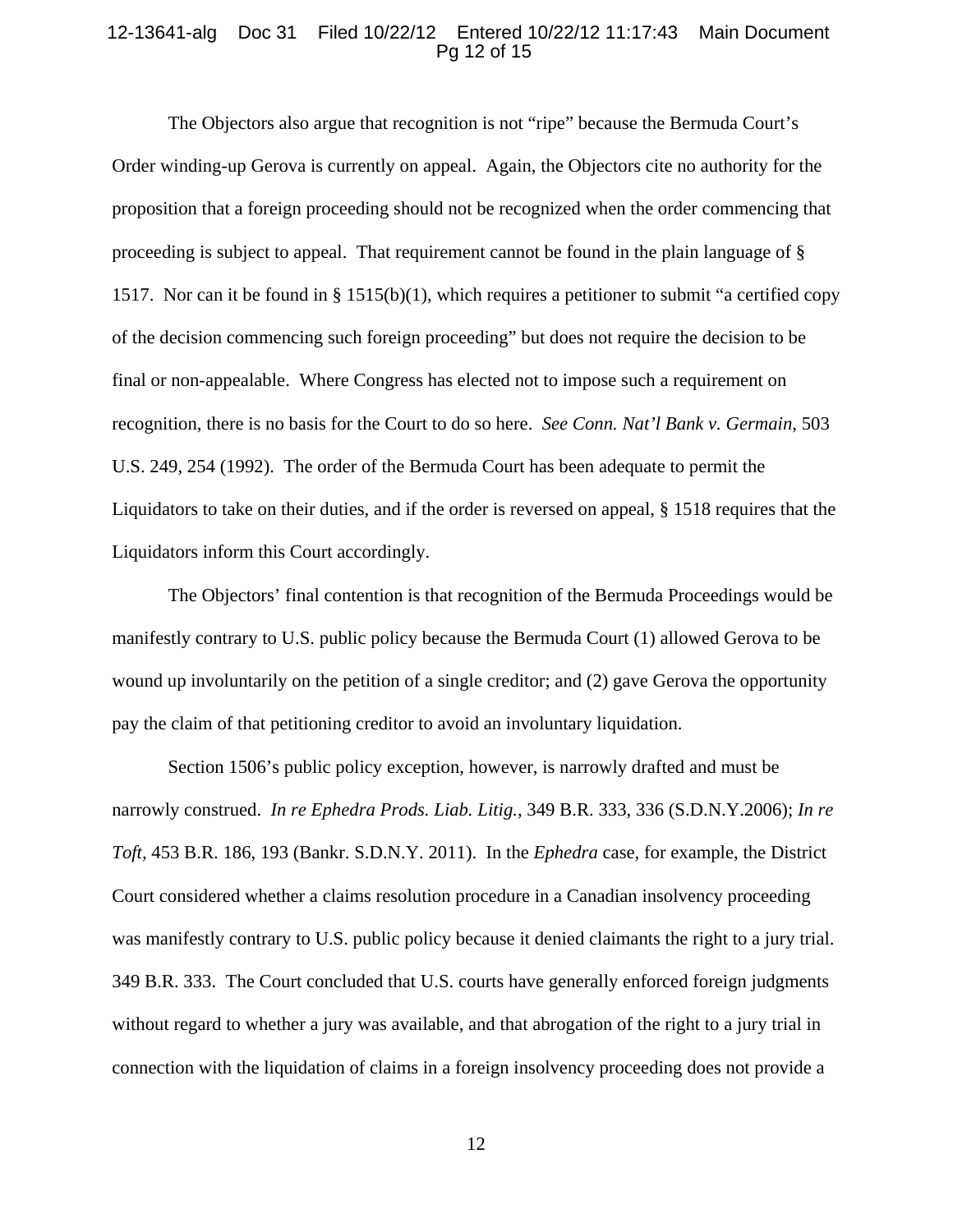## 12-13641-alg Doc 31 Filed 10/22/12 Entered 10/22/12 11:17:43 Main Document Pg 13 of 15

basis under § 1506 to refuse enforcement of a procedure that otherwise satisfied basic due process standards. The *Ephedra* Court observed that foreign judgments are generally granted comity as long as the proceedings in the foreign court '"are according to the course of a civilized jurisprudence,' *i.e.* fair and impartial," quoting *Hilton v. Guyot,* 159 U.S. 113, 205-06 (1895), and it concluded that the term "manifestly contrary to public policy" is to be invoked only under "exceptional circumstances concerning matters of fundamental importance." *Ephedra,* 349 B.R. at 336.

In the United States,  $\S 303(b)(1)$  of the Bankruptcy Code requires that an involuntary bankruptcy petition filed in the United States must be supported by three or more creditors when, as here, there are more than 12 creditors in total. The three-creditor requirement, first found in the Bankruptcy Act of 1898, reflects a U.S. policy that a debtor not be forced into insolvency proceedings readily and that bankruptcy not ordinarily be used as a debt collection device available to a single creditor. *See In re Gibraltar Amusements, Ltd,* 291 F.2d 22, 28 (2d Cir.) (Friendly, J., dissenting), *cert. denied*, 368 U.S. 925 (1961) (reviewing the legislative history of the three-creditor requirement); *see also In re Caucus Distrib., Inc.,* 106 B.R. 890, 897-98 (Bankr. E.D. Va. 1989). Although these are important policies that Congress has continued to endorse,<sup>15</sup> a contrary policy, permitting an involuntary case to be commenced by one creditor seeking to collect a single debt, would not violate a matter of "fundamental importance" or not be in accord with "the course of civilized jurisprudence." For example, the 1973 Report of the Commission on the Bankruptcy Laws of the United States recommended repeal of the three-

<sup>15</sup> *See* Susan Block-Lieb, *Why Creditors File So Few Involuntary Petitions and Why The Number Is Not Too Small*, 57 BROOK. L. REV. 803, 817 n.73 (1991).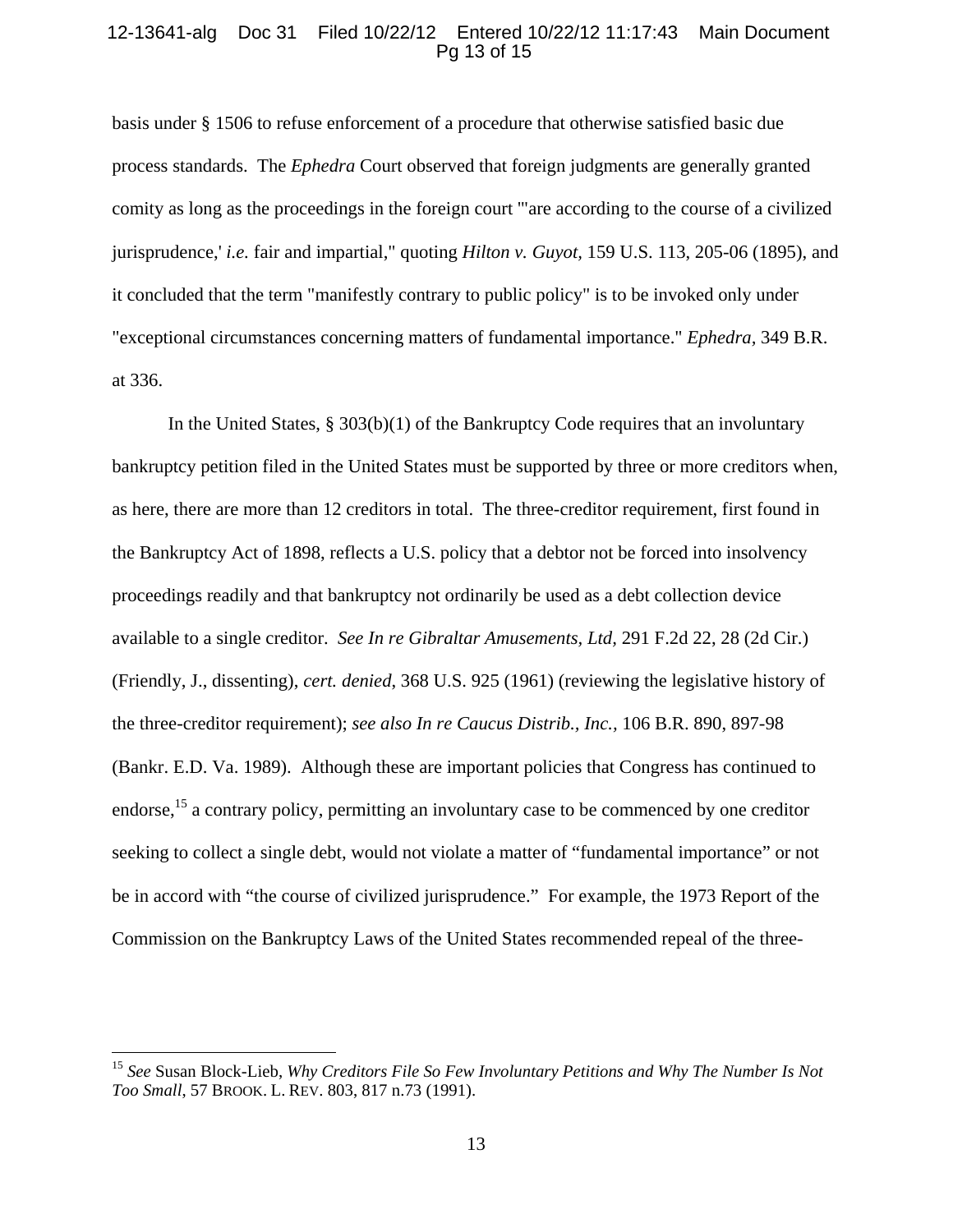## 12-13641-alg Doc 31 Filed 10/22/12 Entered 10/22/12 11:17:43 Main Document Pg 14 of 15

creditor requirement for an involuntary petition.<sup>16</sup> It cannot seriously be argued that the distinguished members of the national commission whose report led directly to the 1978 Code suggested a change that violated a fundamental public policy. Moreover, the commencement of involuntary insolvency proceedings based on the petition of a single creditor is allowed by many of our closest commercial partners, including England (Insolvency Act 1986 § 124(1)) and Canada (Bankruptcy and Insolvency Act (R.S.C., 1985, c. B-3) § 43(1)). Proceedings from these countries are routinely recognized under chapter 15, and it is well-accepted that a foreign nation's bankruptcy laws need not mirror those of the United States for its proceedings to be recognized under chapter 15. *See In re Metcalfe & Mansfield Alternative Investments,* 421 B.R. 685, 697 (Bankr. S.D.N.Y. 2010); *see also Argo Fund Ltd. v. Bd. of Dirs. of Telecom Argentina, S.A. (In re Bd. of Dirs. of Telecom Argentina, S.A.*), 528 F.3d 162 (2d Cir. 2008). The provision of Bermuda law allowing one creditor to commence an involuntary proceeding is not manifestly contrary to U.S. public policy.

The Objectors also fail to explain what, if any, public policy is implicated by the fact that the Bermuda Court allowed Gerova to attempt to avoid liquidation proceedings by paying the claim of the petitioning creditor, Maxim. Under U.S. law, a debtor's post-petition payment of the claim of a petitioning creditor is not prohibited, even though such payment does not defeat the involuntary case and the case cannot be dismissed without notice and a hearing. *See* 11 U.S.C. § 303(j); *Bartmann v. Maverick Tube Corp.*, 853 F.2d 1540 (7th Cir. 1987); *In re Faberge Restaurant of Florida Inc.,* 222 B.R. 385 (S.D. Fla. 1997). The Bermuda Court's action

<u>.</u>

<sup>&</sup>lt;sup>16</sup> The Commission Report recommended, among other things, that "A creditor or creditors who have aggregate claims of \$2,500 be able to file an involuntary petition for liquidation of the debtor, and one or more creditors having claims of \$10,000 or more be able to file a petition seeking reorganization of the debtor." Report of the Commission on the Bankruptcy Laws of the United States, H.R. Doc. No. 93-137, 93d. Cong., 1<sup>st</sup> Sess., pt. I, at v-xix (1973).